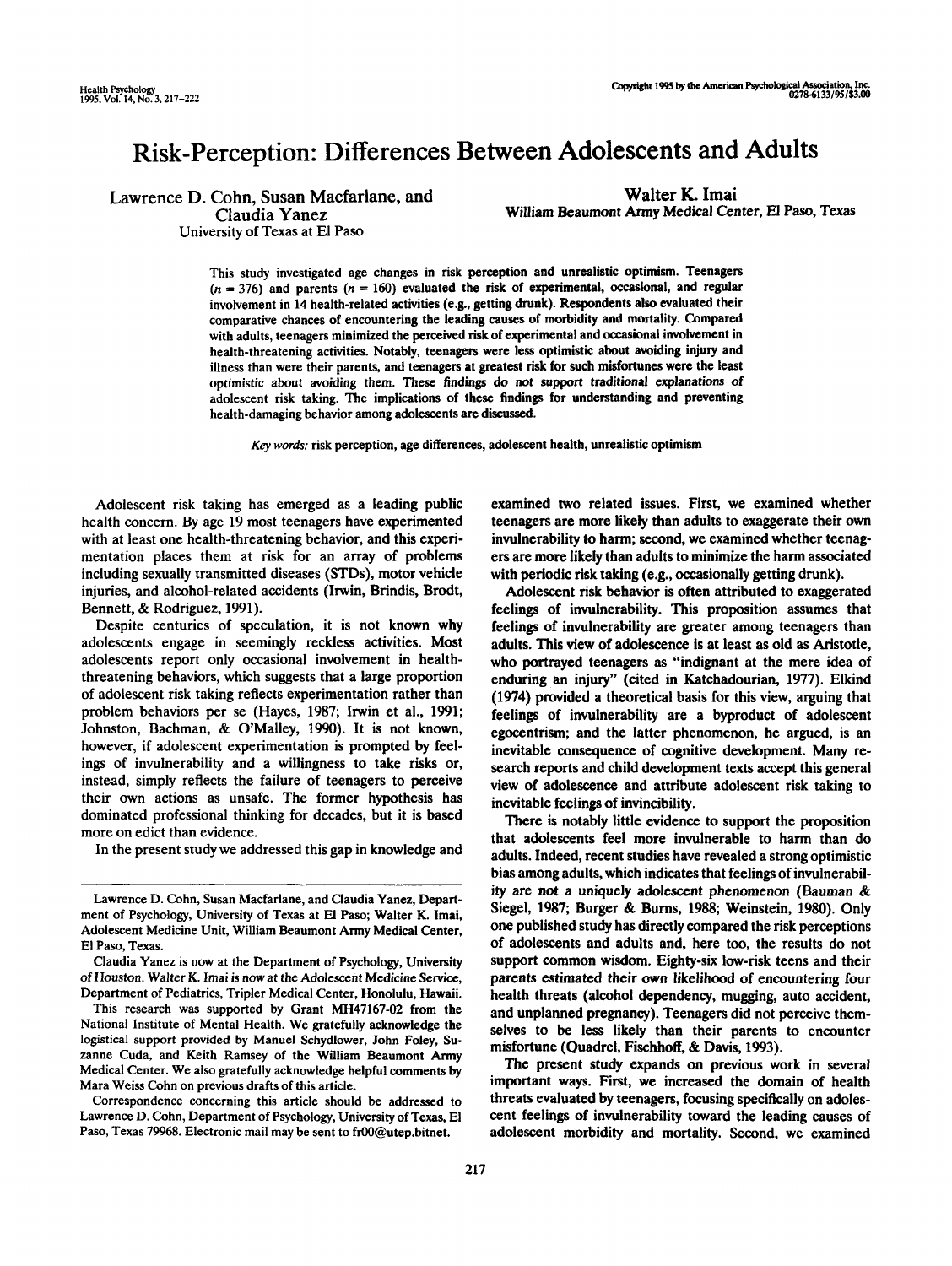whether feelings of invulnerability are greatest among teenagers who report engaging in health-threatening behavior, an outcome predicted by the invulnerability hypothesis. Finally, we looked at whether teenagers regard their own behavior as safe by examining whether teenagers perceive occasional involvement in health-threatening activities as less harmful than do their parents.

## Method

## *Participants*

*Adolescent sample.* Participants were 376 teenagers (mean age = 15.2 years) recruited from a large adolescent medicine clinic. Approximately equal numbers of boys and girls were recruited from five age groups: 13, 14, 15, 16, and 17-18 years. The sample was ethnically diverse: 50% Anglo, 28% Hispanic, 14% Black, and 8% classified as Other. Teenagers were paid \$5.00 for their participation.

Adolescents were recruited from a population of approximately 1,154 patients attending the clinic during the 14 weeks of data collection. Interviewers were instructed to recruit every eligible patient arriving at the clinic. Six hundred thirty-six adolescents were invited to participate in the study; 70% gave their consent and 59% completed the survey forms. Only 16% of the patients declined participation. The latter patients were not significantly different in age or gender from patients who participated in the study.

*Parent sample.* Participants were 160 parents of adolescents from the clinic. The mean age of the sample was  $41.0$  years (range = 28-62). Seventy-nine percent of the parents were female. The sample was ethnically diverse: 54% Anglo, 33% Hispanic, 11% Black, and 2% classified as Other. Parents were paid \$5.00 for their participation.

Recruitment of a parent was initiated after the parent's child had agreed to participate in the study. Two hundred parents were initially invited to participate in the study. Each parent had one child participating in the study. The latter teenagers were slightly younger than the teenagers who had no parents in the study  $(Ms = 14.9$  and 15.3 years, respectively).

#### *Measures*

*Unrealistic optimism.* Perceived invulnerability to harm was assessed with Weinstein's (1980, 1982, 1987) comparative risk rating procedure for assessing unrealistic optimism. Respondents were presented with a booklet containing a list of health outcomes and life events that they might experience in the future (see Table 1). Respondents indicated if they were more likely or less likely than same-sex peers to encounter the outcome (e.g., "Compared to other boys your age, how likely are you to be hurt in a car accident?"). Comparative assessments were made with 5-point scales that ranged from -2 *(much less likely)* to 2 *(much more likely).* Mean values less than zero indicate the presence of an optimistic bias in the sample. The larger the departure from zero, the greater the optimism.

Nineteen health problems and undesirable life events were listed in the rating booklet; nine additional items depicting positive health and life outcomes were also included in the rating form.

*Perceived harm.* Respondents evaluated the potential harm associated with 14 health-threatening behaviors (see Table 2). Assessments were made with 5-point scales that ranged from 1 *(no harm)* to 5 *(very great harm).*

Respondents produced three sets of ratings for each activity. First, respondents evaluated the harm associated with experimental involvement in each activity (e.g., "In your opinion how much will you harm yourself [physically or mentally] if you try smoking cigarettes once or twice, just to see what it is like?"). Next, respondents rated how harmful the activity would be to themselves if they engaged in the

## Table 1

|  |  |  | Mean Optimism Scores for Parents and Children |  |
|--|--|--|-----------------------------------------------|--|
|--|--|--|-----------------------------------------------|--|

|                 | Event                                                                           | Parents<br>$(n = 160)$ | Children <sup>a</sup><br>$(n = 160)$ | All teens <sup>b</sup><br>$(n = 376)$ |  |  |  |  |  |
|-----------------|---------------------------------------------------------------------------------|------------------------|--------------------------------------|---------------------------------------|--|--|--|--|--|
| Negative events |                                                                                 |                        |                                      |                                       |  |  |  |  |  |
|                 | 1. Get hooked on drugs like<br>marijuana                                        | $-1.83$                | $-1.63$ **                           | -1.65**                               |  |  |  |  |  |
|                 | 2. Be pressured to try some-<br>thing you don't really want                     | -1.59                  | $-0.83$ **                           | $-0.86$ **                            |  |  |  |  |  |
|                 | to try<br>3. Get AIDS                                                           | -1.58                  | $-1.29***$                           | $-1.31$ **                            |  |  |  |  |  |
|                 | 4. Ride home from a party<br>with a driver who has had<br>too much to drink     | $-1.55$                | $-1.25**$                            | $-1.19***$                            |  |  |  |  |  |
|                 | 5. Think about dying of sui-<br>cide                                            | $-1.45$                | $-0.97**$                            | $-0.93$ **                            |  |  |  |  |  |
|                 | 6. Get hooked on cigarettes                                                     | $-1.14$                | $-1.39$                              | $-1.31***$                            |  |  |  |  |  |
|                 | 7. Get sick or catch a cold                                                     | $-0.76$                | $0.17***$                            | $0.11*$                               |  |  |  |  |  |
|                 | 8. Be a victim of a mugging<br>(attacked by a member of a<br>gang) <sup>c</sup> | $-0.65$                | $-0.50$                              | $-0.53**$                             |  |  |  |  |  |
|                 | 9. Be hurt in a car accident                                                    | -0.56                  | $-0.39$ **                           | $-0.35$ **                            |  |  |  |  |  |
|                 | 10. Develop gum disease or<br>other problems with your<br>mouth                 | -0.47                  | $-0.65$                              | $-0.79$ **                            |  |  |  |  |  |
|                 | 11. Be more than 35 (25)<br>pounds overweight by age<br>$60(30)$ <sup>c</sup>   | $-0.42$                | $-0.80**$                            | $-0.72$ **                            |  |  |  |  |  |
|                 | 12. Develop cavities or other<br>types of tooth decay                           | $-0.37$                | $-0.43$                              | $-0.47$ **                            |  |  |  |  |  |
|                 | 13. Develop cancer in later life<br>14. Get a sexually transmitted              | $-0.13$                | $-0.29$                              | $-0.32**$<br>$-1.24$ **               |  |  |  |  |  |
|                 | disease<br>15. Have sex without using<br>birth control                          |                        |                                      | $-1.00**$                             |  |  |  |  |  |
|                 | 16. Get a kidney infection                                                      |                        |                                      | $-0.57**$                             |  |  |  |  |  |
|                 | 17. Develop diabetes                                                            |                        |                                      | $-0.47**$                             |  |  |  |  |  |
|                 | 18. Get carried away and have<br>sex without talking about it<br>in advance     |                        |                                      | $-0.38$ **                            |  |  |  |  |  |
|                 | 19. Develop high blood pres-<br>sure                                            |                        |                                      | 0.01                                  |  |  |  |  |  |
|                 |                                                                                 | Positive events        |                                      |                                       |  |  |  |  |  |
|                 | 1. Own stereo or TV by age<br>30                                                |                        |                                      | $1.09**$                              |  |  |  |  |  |
|                 | 2. Own a car by age 30                                                          |                        |                                      | $0.95***$                             |  |  |  |  |  |
|                 | 3. Graduate from college                                                        |                        |                                      | $0.89**$                              |  |  |  |  |  |
|                 | 4. Develop good driving skills                                                  |                        |                                      | $0.74**$                              |  |  |  |  |  |
|                 | 5. Get a job that you want                                                      |                        |                                      | $0.70**$                              |  |  |  |  |  |
|                 | 6. Make a lot of money                                                          | ---                    |                                      | $0.66***$                             |  |  |  |  |  |
|                 | 7. Know when you have had<br>too much to drink at a                             |                        |                                      | $0.64***$                             |  |  |  |  |  |
|                 | party<br>8. Stay in good physical shape                                         |                        |                                      | $0.52***$                             |  |  |  |  |  |
|                 | 9. Start dating someone great                                                   |                        |                                      | $0.36***$                             |  |  |  |  |  |

Note. Because of missing data, ns vary. Dashes indicate items that were not administered to adults.

"Significance levels in this column refer to pairwise comparisons between adolescents and their parents.

<sup>b</sup>Significance level in this column refers to one-sample *t*, which tested whether the mean was significantly different from zero.

"Material in parentheses indicates the wording on adolescent forms.<br> $p < .05$ .  $\rightarrow p < .01$ .  $\star$ *\*p* < .01.

behavior occasionally (e.g., "In your opinion how harmful would it be to you [physically or mentally] if you sometimes smoke cigarettes?"). Finally, participants evaluated the harm associated with frequent involvement in each activity (e.g., "In your opinion how harmful would it be to you [physically or mentally] if you often smoke cigarettes?").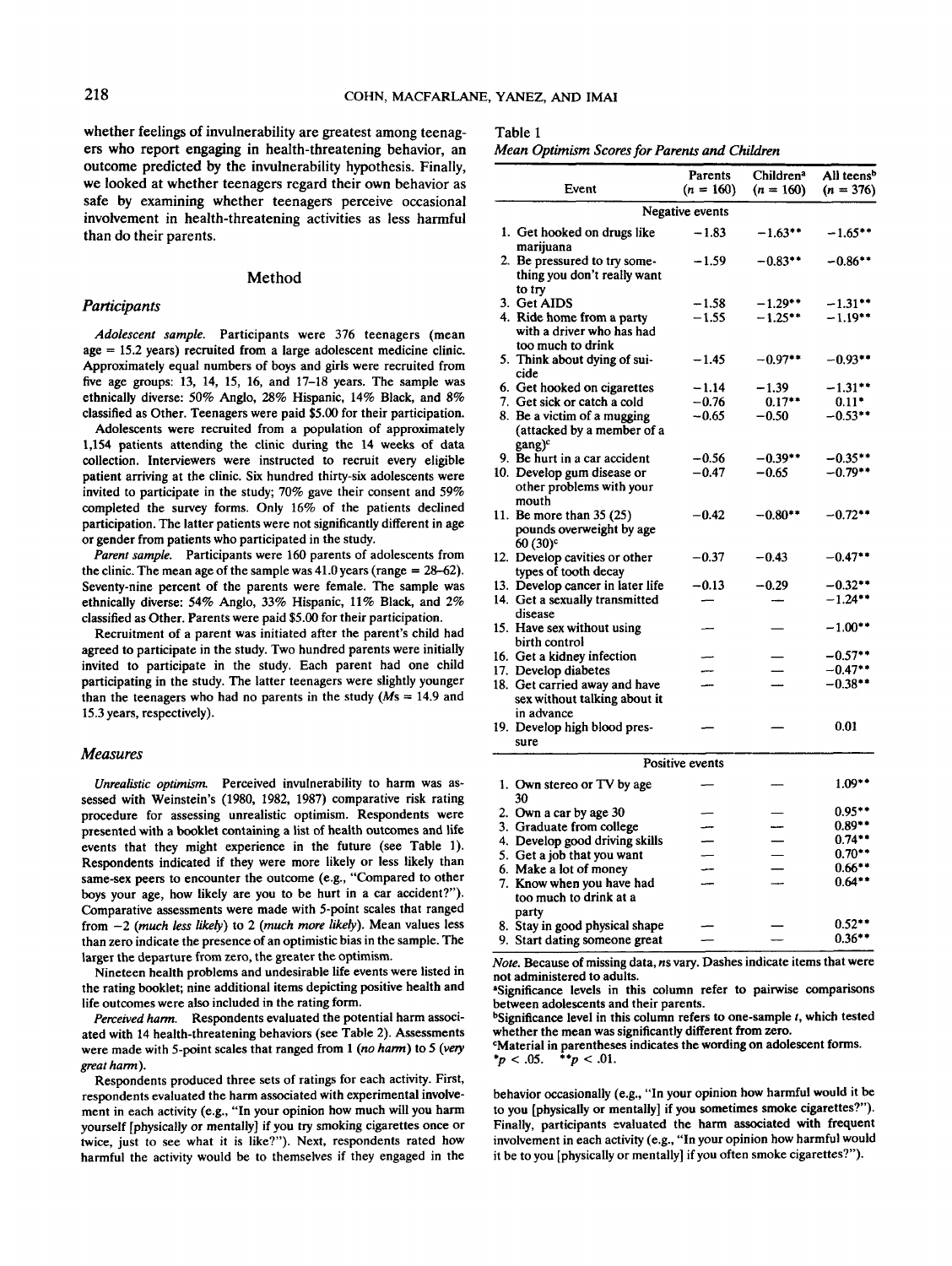| Table 2                                                |
|--------------------------------------------------------|
| Mean Ratings of Perceived Harm by Level of Involvement |

|                                          | Experimental<br>involvement |                                         | Occasional<br>involvement |                            | Frequent<br>involvement |                     |
|------------------------------------------|-----------------------------|-----------------------------------------|---------------------------|----------------------------|-------------------------|---------------------|
| Activity                                 | Teen                        | <b>Parents</b><br>for teen <sup>a</sup> | Teen                      | <b>Parents</b><br>for teen | Teen                    | Parents<br>for teen |
| Skateboard                               | 2.0                         | $2.2\,$                                 | 2.1                       | $2.4*$                     | 2.6                     | 2.7                 |
| Pig out                                  | 2.1                         | $2.8***$                                | 2.6                       | $3.2***$                   | 3.5                     | $4.2***$            |
| Drink alcohol                            | 2.6                         | $3.5***$                                | 3.3                       | $4.1***$                   | 4.4                     | $4.8***$            |
| Use diet pills                           | 2.8                         | $3.8***$                                | 3.3                       | $4.1***$                   | 4.1                     | $4.7***$            |
| Use cigarettes                           | 3.0                         | $3.6***$                                | 3.6                       | $4.1***$                   | 4.4                     | $4.8***$            |
| No seat belts                            | 3.0                         | $4.3***$                                | 3.3                       | $4.5***$                   | 4.0                     | $4.8***$            |
| Get drunk                                | 3.2                         | $4.2***$                                | 3,7                       | $4.5***$                   | 4.4                     | $4.8***$            |
| Sniff glue                               | 3.6                         | $4.6***$                                | 4.1                       | $4.8***$                   | 4.6                     | $4.9***$            |
| Drive home after<br>drinking a few beers | 3.8                         | $4.5***$                                | 4.2                       | $4.7***$                   | 4.6                     | $4.8***$            |
| Drag race                                | 3.8                         | $4.6***$                                | 4.1                       | $4.7***$                   | 4.5                     | $4.8***$            |
| Use steroids                             | 3.8                         | $4.4***$                                | 4.2                       | $4.6***$                   | 4.7                     | $4.9*$              |
| Use marijuana                            | 4.1                         | 4.2                                     | 4.4                       | 4.5                        | 4.8                     | 4.8                 |
| Use cocaine                              | 4.5                         | $4.8***$                                | 4.7                       | $4.9*$                     | 4.9                     | 4.9                 |
| Drive drunk                              | 4.5                         | $4.7*$                                  | 4.6                       | $4.8*$                     | 4.8                     | 4.9                 |

*Note.* Rating scale: 1 = *no ham, 5 = very great harm,*

"Parents' evaluations of how harmful the activity would be for their teenager.

 $*_{p} \le .05.$  \*\*\*p  $\le .005.$ 

In addition to the above ratings, parents completed a second task that evaluated how harmful each activity would be for their child (e.g., "In your opinion how much will your teenager harm himself/herself [physically or mentally] if he/she tries smoking cigarettes once or twice, just to see what it is like?"). Assessments were made on a 5-point scale  $(1 = no \, \text{ham}, 5 = \text{very great} \, \text{ham}).$ 

*Health behaviors.* We used single-item self-report scales to assess the frequency of health-related behaviors (e.g., cigarette smoking, alcohol use). Many response categories were adapted from those of Chassin et al. (1981). For example, smoking status was assessed with the following scale: (1) "I have never smoked a cigarette, not even a few puffs" *(nonsmoker);* (2) "I have smoked a cigarette or a few cigarettes just to try it, but I have not smoked in the past month" *(experimental smoker);* (3) "I no longer smoke, but I used to" *(exsmoker);* (4) "I smoke, but not more than one cigarette a month"; (5) "I smoke regularly, but not more than one cigarette a week"; (6) "I smoke more than one cigarette a week." Only 18 subjects selected Categories 4 and 5; hence Categories 4, 5, and 6 were combined to form a single classification: *current smoker.*

## *Procedure*

Questionnaires were administered to adolescents after their medical appointments. Questionnaires were administered as part of a larger study and battery of tasks designed to assess risk perception among adolescents (e.g., Cohn, Schydlower, Foley, & Copeland, 1995). Surveys were administered individually and in private offices by nonclinic staff. Assessments of unrealistic optimism and perceived harm were completed prior to completion of the survey of health behaviors. Surveys were completed anonymously. Parents completed the surveys in the clinic waiting area.

## Results

## *Behavioral Characteristics of the Sample*

Fifty-seven percent of the adolescent sample reported smoking cigarettes at least once, 43% reported getting drunk at least once, and 16% reported using inhalants at least once. These lifetime prevalence rates are not significantly different from

lifetime prevalence rates reported in a national survey of adolescents (Getting & Beauvis, 1990). The lifetime prevalence rate of sexual activity (53%) in our sample of older teenagers ages 15-18 is not significantly different from the rate reported in a national survey of 9th-12th-grade students (Centers for Disease Control, 1991). Lifetime prevalence rates for alcohol use were lower in our sample than in national data.

## *Unrealistic Optimism*

*Adolescent optimism.* Adolescents evaluated their comparative likelihood of encountering 19 health problems and negative life events. The mean rating for this set of outcomes was significantly less than zero  $(M = -0.75)$ , one-sample  $t(221)$  = 23.0, *p <* .001, which supports the common belief that adolescent judgments are characterized by an optimistic bias. Table 1 presents the mean comparative judgment ratings for all 19 items. One-sample *t* tests revealed significant optimism for 17 of the 19 comparisons (all  $ps < .05$ ). This many results in the predicted direction are unlikely to occur by chance  $(p < .001, binomial test)$ .

The likelihood of encountering positive events was also evaluated by adolescents. As predicted, the mean rating for the set of outcomes was significantly greater than zero  $(M = 0.73)$ , one-sample  $t(360) = 28.6, p < .001$ .

A 2  $\times$  5 analysis of variance (ANOVA) revealed no significant main effects for age, sex, or their interaction (all *ps >* .10).

*Adolescent-parent differences in optimism.* Table 1 presents the mean comparative judgment ratings for the 13 negative events that were evaluated by adolescents and their parents. On average, adolescents were less optimistic about their comparative chances of avoiding injury and illness than were their parents ( $Ms = -0.79$  and  $-0.97$ , respectively),  $t(142) =$  $3.38, p < .01$ .

It is conceivable that teenagers in our sample had atypically low unrealistic optimism scores because of their medical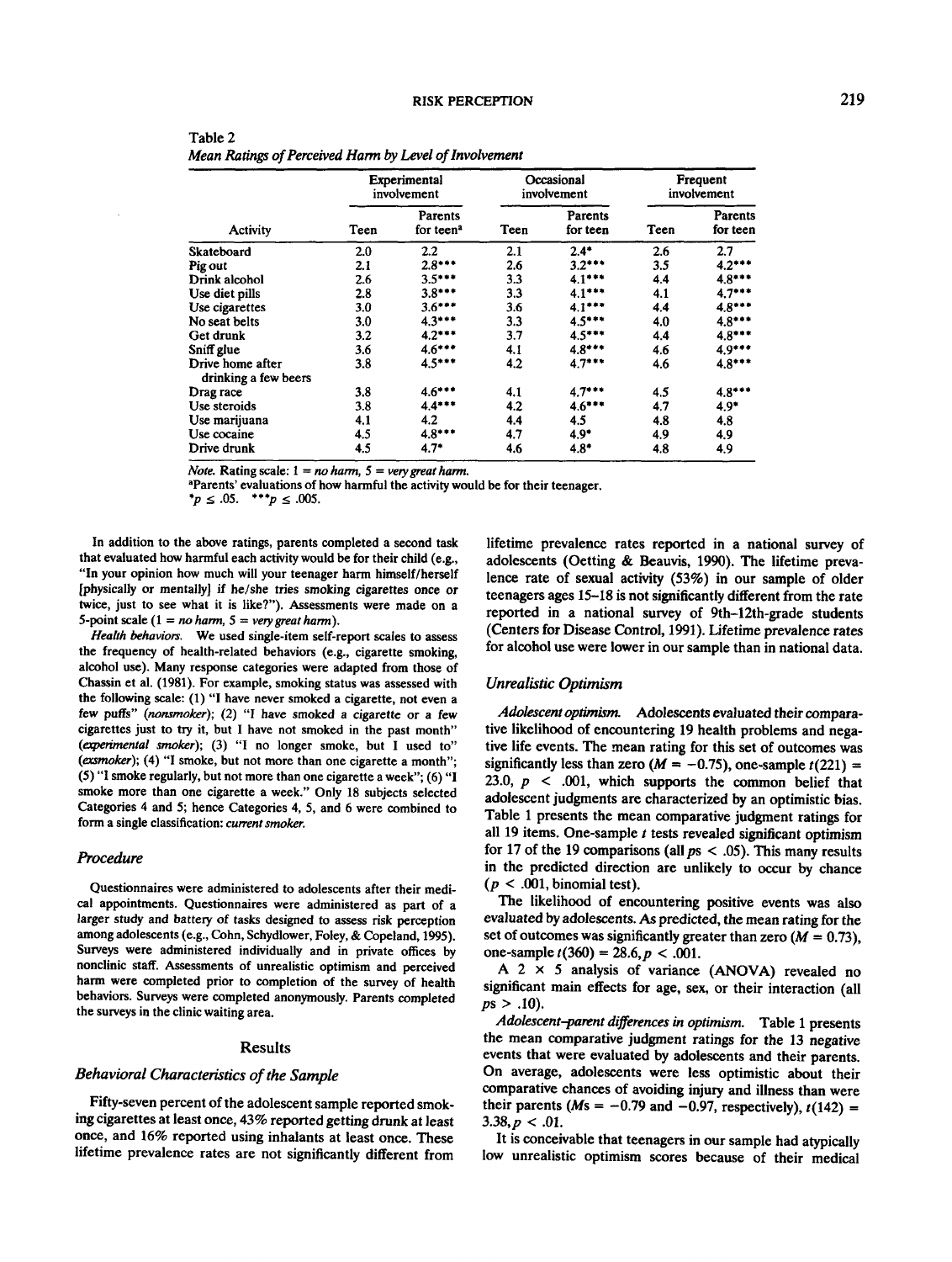conditions; if so, then the latter bias would distort teen-parent comparisons. To examine this possibility, we reviewed the clinic records of more than 160 participants in our sample. Seventy-one sought medical care for cold and flu symptoms (e.g., fever, vomiting, or sore throat); 46 sought care for injuries, dizziness, and related acute symptoms; and 41 arrived at the clinic for school physicals and other non-illness-related reasons (e.g., accompanying a friend). Comparative risk ratings did not differ significantly among these groups of ill and healthy teenagers  $(F < 1.0, p > .20)$ , which suggests that optimism was not suppressed among our sample of ill teenagers.

## *Perceived Harmfulness*

*Sex and age differences during adolescence.* We used twoway ANOVA to assess age and sex differences in perceived harm. Small but significant sex differences were present in male and female ratings of the perceived harm of experimental involvement *(Ms* = 3.2 and 3.4, respectively), occasional involvement *(Ms =* 3.7 and 3.8, respectively), and regular involvement ( $Ms = 4.2$  and 4.4, respectively) in the set of 14 behaviors listed in Table 2 ( $ps \le .06$ ). Neither age nor interaction effects were present.

*Adolescent-parent differences.* We conducted a betweensubjects multivariate analysis of variance to assess teen-parent differences in the perceived harm of each of the 14 activities. Age group (adolescent vs. adult) served as the betweensubjects variable; evaluations of the 14 behaviors listed in Table 2 served as the dependent variables. As expected, teenagers rated the activities as significantly less harmful than did their parents: experimental involvement, Hotelling's *T<sup>2</sup> ,*  $F(14, 297) = 14.9$ ,  $p < .001$ ; occasional involvement, Hotelling's  $T^2$ ,  $F(14, 291) = 16.5$ ,  $p < .001$ ; frequent involvement, Hotelling's  $T^2$ ,  $F(14, 290) = 12.7$ ,  $p < .001$ . In general, teen-parent differences were greatest when respondents evaluated the harmfulness of trying activities once or twice; in contrast, teen-parent differences were smallest when respondents evaluated the harm associated with frequent involvement in the set of activities. Figure 1 summarizes these findings.

Follow-up univariate analyses revealed many teen-parent differences in perceived harm. For example, experimental involvement in 10 of the 14 behaviors was perceived as significantly less harmful by teenagers than by parents (all  $ps \le .06$ ). Large teen-parent differences were obtained in the ratings of two behaviors: sniffing glue once or twice *(Ms* = 3.6 vs. 4.5, respectively) and not using seat belts once or twice  $(Ms = 3.0 \text{ vs. } 4.1, \text{ respectively})$ . Additional differences between adolescents and adults were obtained when respondents evaluated the harm of getting drunk once or twice  $(Ms = 3.2)$ vs. 3.7, respectively), using diet pills once or twice  $(Ms = 2.8 \text{ vs.})$ 3.3, respectively), and using steroids once or twice  $(Ms = 3.8$ vs. 4.3, respectively).

For each level of involvement (experimental, occasional, and regular) parents evaluated how harmful each activity would be for their adolescent. We compared the latter ratings to the ratings produced by the adolescents themselves (see Table 2). Notably, parents rated the activities as significantly



*Figure 1.* Teen-parent differences in the perceived harm of 14 activities (rating scale:  $5 = \text{very great harm}, 1 = \text{no harm}.$ ).

more harmful for their teenagers than did the teenagers themselves: experimental involvement, Hotelling's *T<sup>2</sup> , F(14,*  $(275) = 12.3, p < .001$ ; occasional involvement, Hotelling's  $T^2$ ,  $F(14, 272) = 13.0, p < .001$ ; frequent involvement, Hotelling's  $T^2$ ,  $F(14, 284) = 7.8$ ,  $p < .001$ .

Large differences in risk perception emerged when teenagers and parents evaluated the harm associated with teenagers' experimental use of alcohol. For example, 31% of the teenagers believed that getting drunk at a party once or twice entailed slight or no harm to themselves; in contrast, only 9% of the parents rated the activity as safe for their teenager. Likewise, 54% of the adolescents indicated that drinking alcohol once or twice entailed slight or no harm to themselves; in contrast, only 31% of the parents reported that drinking alcohol entailed slight or no harm to their teenager.

Finally, we examined whether parents regard involvement in health-threatening activities as more dangerous for their children than for themselves. Parents rated nine of the health-threatening activities as significantly more harmful for their children than for themselves *(p <* .05 for all paired *t* tests), including drinking alcohol, getting drunk, using diet pills, driving after drinking, drag racing, smoking pot, smoking cigarettes, and not wearing seat belts.

## *Experience and Risk Perception*

In general, unrealistic optimism scores decreased as involvement in health-threatening activities increased. This relationship was significant or marginally significant for 12 of the 14 comparisons. For example, current smokers were significantly less optimistic about avoiding cancer than were nonsmokers and experimental smokers (mean unrealistic optimism scores  $= -0.27, -0.51,$  and  $-0.44$ , respectively; Student-Newman-Keuls test,  $p < .05$ ). Current smokers were also less optimistic about avoiding cigarette addiction than were nonsmokers and experimental smokers (mean unrealistic optimism scores =  $0.77$ ,  $-1.85$ , and  $-1.68$ , respectively; Student-Newman-Keuls test, *p <* .05). Similarly, sexually active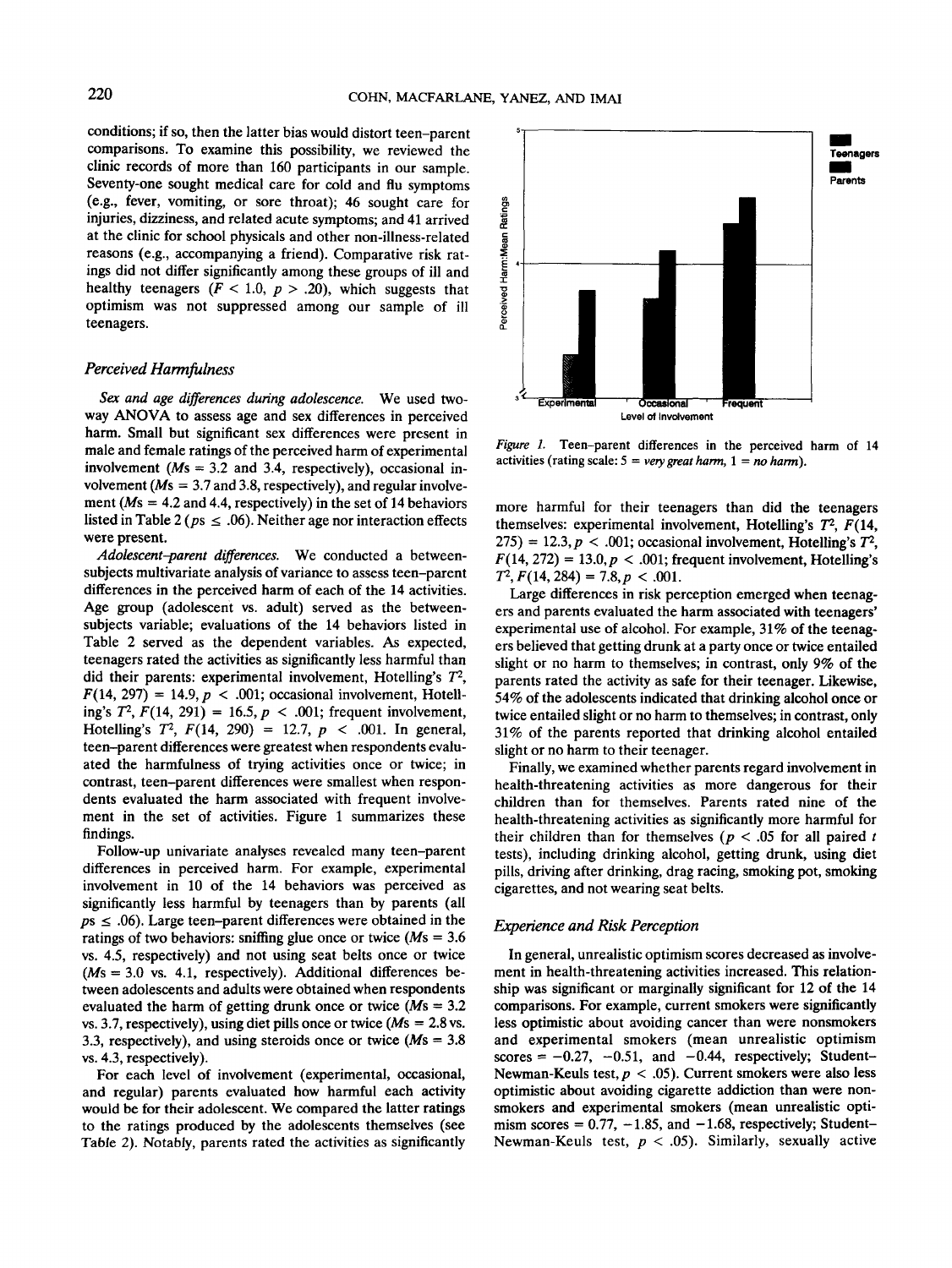teenagers were less optimistic than virgins about avoiding STDs, less optimistic about avoiding spontaneous sex, and less optimistic about avoiding sex without birth control (all Student-Newman-Keuls tests were significant; see Figure 2).

## Discussion

Adolescent involvement in health-threatening activities is frequently attributed to unique feelings of invulnerability and a willingness to take risks. The present findings do not support either proposition and instead suggest that many adolescents do not regard their behavior as extremely risky or unsafe. Compared with their parents, teenagers minimized the harm associated with periodic involvement in health-threatening activities. Ironically, it is periodic involvement in these activities that jeopardizes the health of most adolescents. Thus teenagers may be underestimating the risk associated with the very activities that they are most likely to pursue, such as occasional intoxication, drug use, and reckless driving. This proposition is consistent with other recent findings. Young drivers, for example, perceive less risk in tailgating, speeding, and night driving than do older drivers, which suggests that accident rates among youth may reflect a failure to perceive dangerous situations rather than a desire to pursue risks (Finn & Bragg, 1986; Jonah, 1986; Matthews & Moran, 1986). The present findings suggest that adolescents' involvement in many health-threatening activities could be reduced by increasing the perceived risk of participating in them. The decline in marijuana use among high school seniors between 1979 and 1986, for example, has been attributed to an increase in its perceived harmfulness (Bachman, Johnston, O'Malley, & Humphrey, 1988).

The current findings differ from the findings reported by Beyth-Marom, Austin, Fischhoff, Palmgren, and Jacobs-Quadrel (1993), who observed no teen-parent differences in



*Figure 2.* Sexual status and perceived susceptibility to AIDS, sexually transmitted diseases (STDs), spontaneous sex, and sex without (w/o) birth control (Cntrl; values less than zero indicate that teens viewed themselves as less likely than same-sex peers to encounter the event).

risk perception. Methodological differences most likely account for the differences between their results and ours. Beyth-Marom et al. had participants generate lists of outcomes associated with risky behaviors, whereas we had participants evaluate the harmfulness of the outcomes. The contradictory results emerging from the two studies highlight the importance of using a variety of measurement procedures when one examines risk perceptions.

The current findings do not support the proposition that adolescents feel more invulnerable to harm than do adults. Teenagers in our study were less optimistic about their comparative chances of avoiding illness and misfortune than were their parents. Moreover, the biggest risk takers in the sample were the least likely to exaggerate their own invulnerability to harm, an outcome not predicted by the invulnerability hypothesis. It is possible that our findings reflect sampling peculiarities arising from participant recruitment in a clinic setting. Two findings mitigate against this interpretation. Kulik and Mahler (1987) found no differences between ill and healthy college students (recruited from clinic and nonclinic settings, respectively) in their comparative likelihood ratings of nonhealth problems (e.g., auto accident, suicide, or mugging). Notably, nonhealth problems accounted for the majority of negative outcomes presented to adolescents and adults in the present study. Moreover, healthy and ill teenagers in our study did not differ significantly in unrealistic optimism scores. Additional studies will be needed if we are to identify the roles of recruitment site, mood, and related factors in the assessment of unrealistic optimism.

Adolescents who were involved in health-threatening behaviors (e.g., smoking) acknowledged, to some degree, their own increased vulnerability to harm. Moreover, teenagers recognized that their increasing involvement in health-threatening activities posed an increasing health threat to themselves. Why, then, do teenagers appear so reckless to adults? Our findings suggest two related explanations. First, experimental involvement in many health-threatening activities is regarded as less harmful by teenagers than by adults. Hence actions that appear prudent to teenagers may appear reckless to their parents (e.g., getting drunk once or twice to see what it is like). Moreover, parents seem to regard many activities as more dangerous for their teenagers than for themselves (e.g., driving without seat belts). The latter bias may magnify the apparent recklessness of adolescent behavior.

Although teenagers displayed less unrealistic optimism than their parents, it is important to note that teenagers were unequivocally optimistic about avoiding harm and misfortune, a finding that is consistent with the belief that teenagers feel invulnerable. Indeed, teenagers were most optimistic about their comparative chances of avoiding the leading threats to adolescent health. For example, 90% of accidents involving youth are thought to be alcohol related; yet adolescents in our study believed that they were more likely than their peers to avoid riding with drunk drivers and more likely to recognize when they, themselves, drink too much alcohol at a party. It is not known how such optimism contributes to adolescent risk taking.

The current findings suggest several avenues for future research. First, it is important to identify additional factors